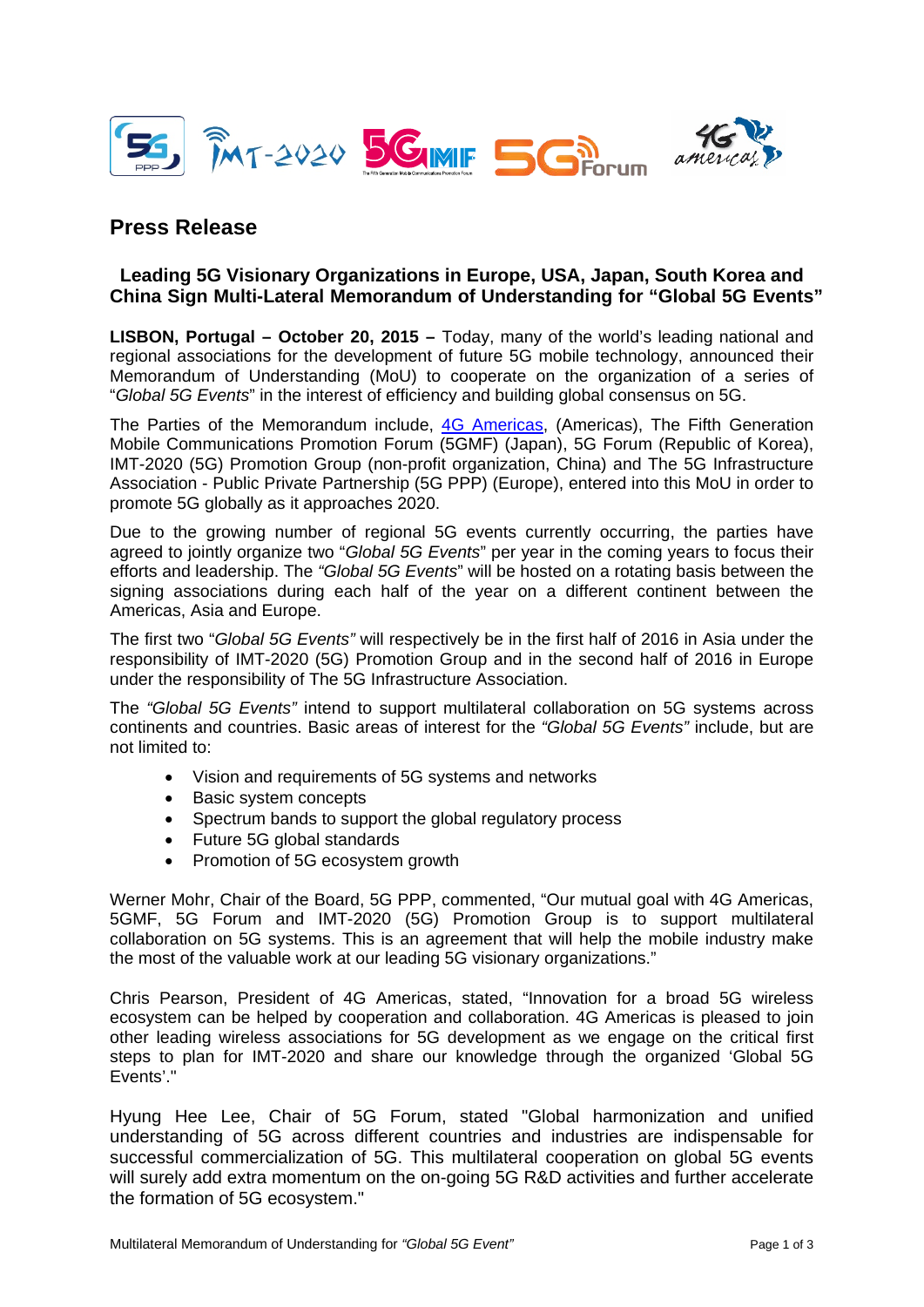Kohei Satoh, Secretary General of 5GMF, commented "As I stated in the panel discussion of 5G workshop between regional initiatives in Lisbon on 20 October 2015, 5G Integrated Verification Trial would be a big step in realizing a commercial 5G system and service. So, we should work together to cooperate and collaborate an open environment for the trial on the basis of the spirit of the multi-lateral MoU".

Ms. CAO Shumin, Chair of IMT-2020 (5G) Promotion Group, stated, "The multi-lateral MoU can strengthen the cooperation between 5G industry organizations. We should work together to make the 5G vision into reality. IMT-2020 (5G) Promotion Group is very honored to host the first *'Global 5G Event'* in China, and we hope it will be a good platform for building global consensus on 5G."

###

### **About 4G Americas: Unifying the Americas Through Mobile Broadband Technology**

4G Americas is an industry trade organization composed of leading telecommunications service providers and manufacturers. The organization's mission is to advocate for and foster the advancement and full capabilities of the LTE mobile broadband technology and its evolution beyond to 5G, throughout the ecosystem's networks, services, applications and wirelessly connected devices in the Americas. 4G Americas, the voice of 5G for the Americas, is invested in leading 5G development for the Americas; 4G Americas is headquartered in Bellevue, Washington USA.

More information is available at [www.4gamericas.org.](http://www.4gamericas.org/) Follow our news on Twitter at [@4GAmericas](http://www.twitter.com/4gamericas) and Facebook at [www.facebook.com/4gamericas.](http://www.facebook.com/4gamericas)

#### **About IMT-2020 (5G) Promotion Group: the major platform to promote 5G technology research in China**

IMT-2020 (5G) Promotion Group has been jointly established by three ministries in China (the Ministry of Industry and Information Technology, the National Development and Reform Commission and the Ministry of Science and Technology) in February 2013, based on the original IMT-Advanced Promotion Group. The platform's mission is to promote the development of 5G technologies in China and to facilitate cooperation with foreign companies and organisations. IMT-2020 (5G) Promotion Group members include the main operators, vendors, universities, and research institutes in China. The Promotion Group is the major platform to promote 5G technology research in China and to facilitate international communication and cooperation.

More information is available at www.imt-2020.cn or [imt2020@catr.cn.](mailto:imt2020@catr.cn)

#### **About The 5G Mobile Communications Promotion Forum Japan**

The Fifth Generation Mobile Communications Promotion Forum (5GMF) was created to conduct research & development concerning the fifth Generation Mobile Communications Systems and research and study pertaining to standardization thereof, along with liaison and coordination with related organizations, the collection of information, and dissemination and enlightenment activities aimed at the early realization of the Fifth Generation Mobile Communications Systems, all with the aim of thereby contributing to the sound development of the use of telecommunications.

More information is available at<http://5gmf.jp/en/>

#### **About the 5G Forum**

The Ministry of Science, ICT and Future Planning founded the 5G Forum in Seoul on May 30. 5G Forum members consists of public and private sectors, including mobile telecommunication carriers, manufacturers and academic professionals.